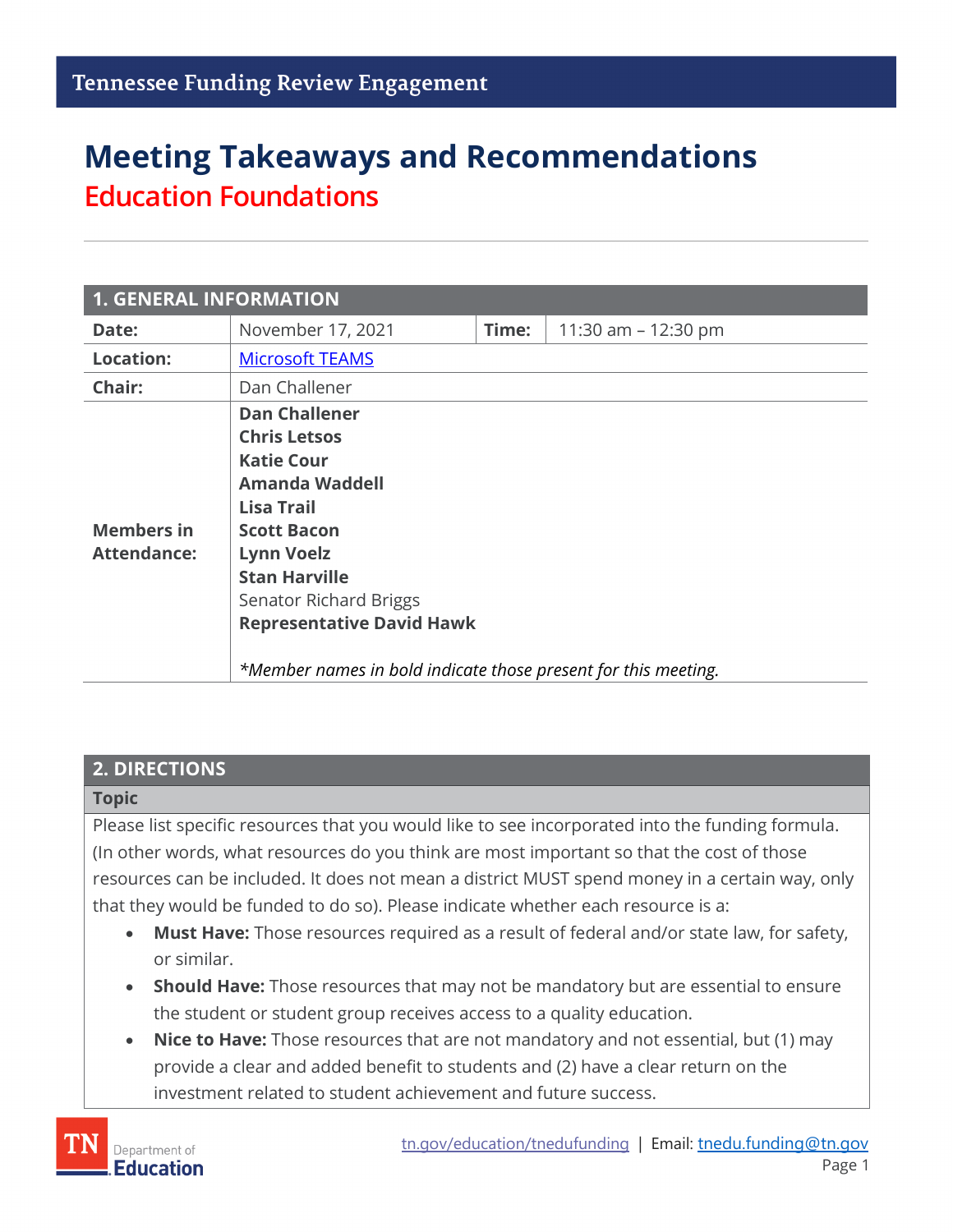## **Tennessee Funding Review Engagement**

• **Long Shot:** All other resource ideas.

#### **MUST HAVE**

- See *Initial Notes and Resource Recommendations (uncategorized)* section below
- •
- •

## **SHOULD HAVE** • • •

## **NICE TO HAVE** •

- •
- •
- 

## **LONG SHOT**

- •
- •
- 
- •

## **4. FINAL THOUGHTS**

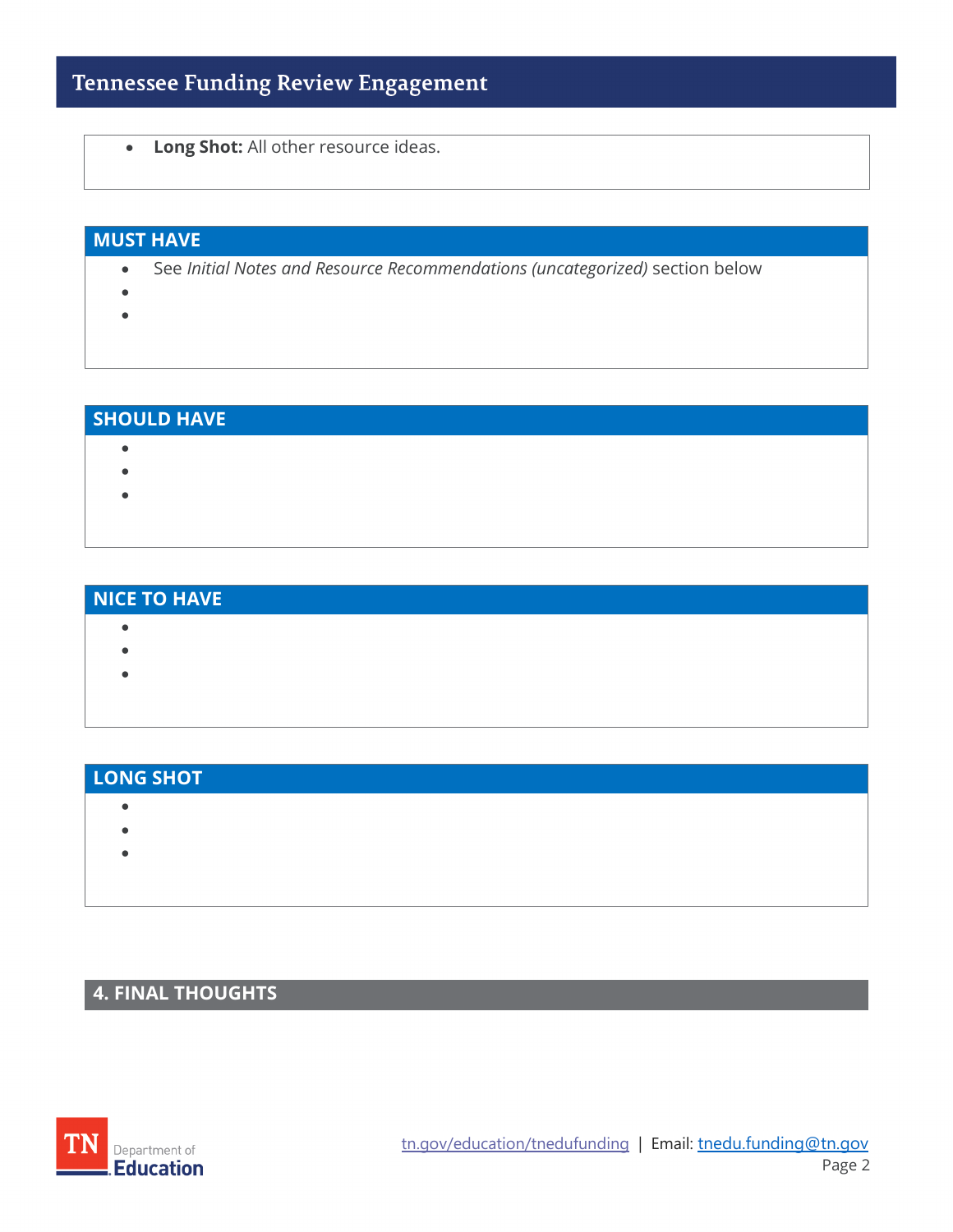## **Initial Notes and Resource Recommendations (uncategorized)**

The below is a list of "Must Have" resource needs shared by individual subcommittee members. Ideas were shared during initial brainstorming to support formal recommendations to be made during future meetings. This list represents each member's contribution; some responses repeat.

- Safe structures and spaces structurally safe buildings and physically and emotionally safe for students
- Qualified instructors and equal access to high quality instructors for all students
- Quality teachers and pay that supports retention
- School Counselors
- Mental health counselors
- Nurses
- Coaches (instructional and/or behavioral)
- Allocations that are consistent, predictable, sustainability
- Meets needs
- Focused on individual students
- $\bullet$  Intervention specialist (RTI<sup>2</sup>)
- Qualified teachers
- Safe buildings more investment in buildings
- Technology
- Health professionals (nurses and mental health counselor) 1 in each school building
- Instructional coaches
- Support staff (custodial & maintenance)
- Assistant principals
- Department chairs in high school
- Nurses
- Assistant principals at every school
- Increase in EL teachers
- College and Career Counselor clear and streamlined pathways to college or career after  $H<sub>S</sub>$
- Mental health counselor
- Social workers in every school
- Social workers
- Internet access
- Specific supports for students with disabilities